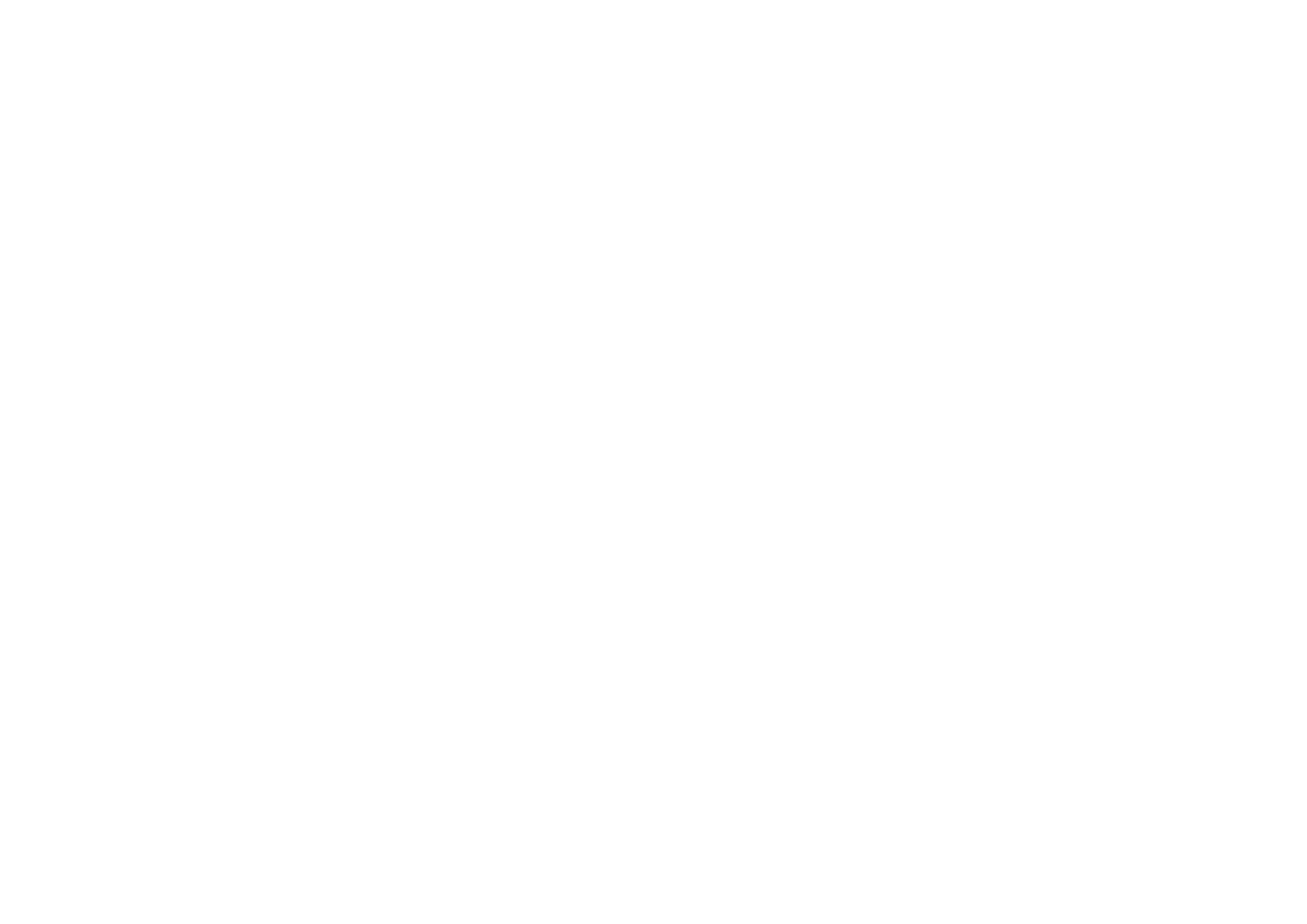## **The Georgian Group**

6 FitzroyTelephone: London W1P 6DN Telephone: 020 7387 1720

### **The Victorian Society**

1 Priory Gardens Bedford Park London W4 1TT Telephone: 020 8994 1019

## **The Twentieth Century Society**

70 Cowcross Street London EC1M 6EJ **Telephone: 020 7250 3857** 

## **A guide to historic timber windows and their maintenance**

Windows are an essential part of a building's history and architecture. They demonstrate the changing architectural tastes and styles, social hierarchy, craft ingenuity, technical advances, and the ways in which houses and certain building materials were taxed. They are the single element which most serves to establish the character of a building.

Crude and unsympathetic massproduced windows in wood, metal and plastic, are being widely substituted for original windows, often with disastrous results.



Typical Georgian Sash

The aim of this guide is to explain why it is important to conserve historic windows, and to provide guidance for their maintenance. It is recognised that in some cases replacement of historic windows will be unavoidable, and guidelines are given to ensure that replacements maintain the character and appearance of the building.

This guide has been prepared in consultation with interested parties and the wider community with the aim of preserving and enhancing listed buildings. It is the intention to republish the guidance as a supplementary planning document as part of the council's Local Development Framework in due course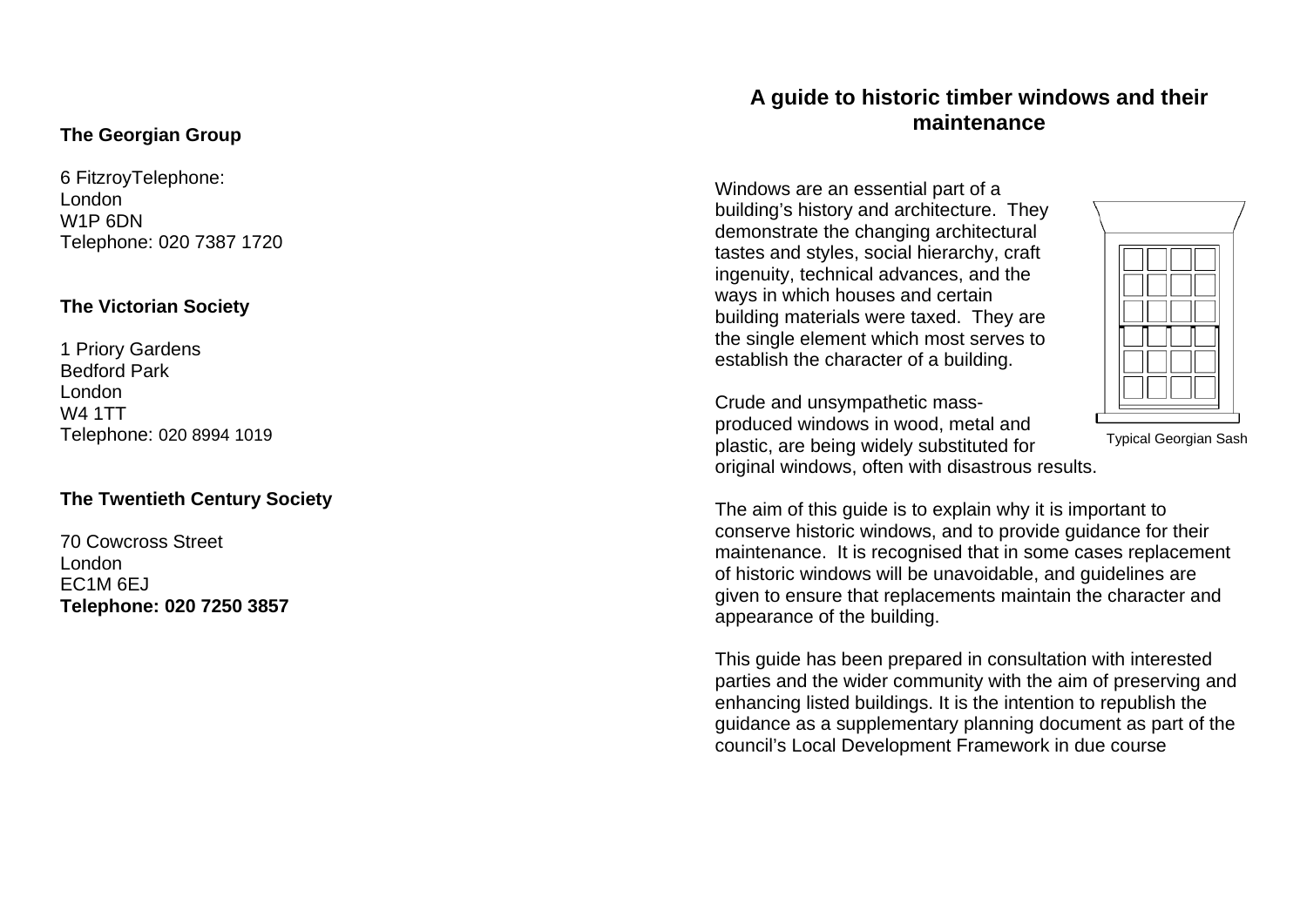#### **Historic interest**

The most common historic window within the district is the 'double hung' sliding sash window, with both upper and lower sashes hung on cords and counterbalanced with hidden weights. The double-hung sash window system has remained unchanged for over 250 years. The casement window is a common variation as is the Yorkshire sliding sash that slides horizontally.

### **Glass**

The size of window pane (and therefore the overall appearance of the window) was influenced by fashion and by the limitations of glass production and cost. The mid  $18<sup>th</sup>$  century introduction of excise duty on glass by weight favoured the crown process, which allowed the thinnest panes of glass to be produced, albeit of a very limited maximum size.

Crown glass was made by blowing a bubble of glass, opening one end, and gradually widening it out until a flat disc (known as the 'crown') was formed. Small panes could then be cut from the crown.

The central remnant of the crown was known as the bull's eye, and was used only in the least important windows.

With the removal of excise duties in 1845, cylinder glass gradually superseded the use of crown glass. Cylinder glass was made by swinging a freshly blown glass bubble so that it elongated by centrifugal force. Both ends of the cylinder were then cut off to form a tube which was then split from end to end

## **Further Information and Contacts**

## **English Heritage**

Grants may be available from English Heritage, but these are generally only for Grade I or Grade II\* listed buildings. Strict criteria will be applied, and there may be conditions regarding public access to the building.

English Heritage Bessie Surtees House, 41-44 Sandhill, Newcastle upon Tyne, NE1 3JF Tel: 0191 261 1585.

The following national bodies are also a good source of information, and frequently publish helpful design and/or technical guides:

### **Society for the Protection of Ancient Monuments**

37 Spital Square London E1 6DY Telephone: 020 7377 1644 E-mail: info@spab.org.uk Internet: www.spab.org.uk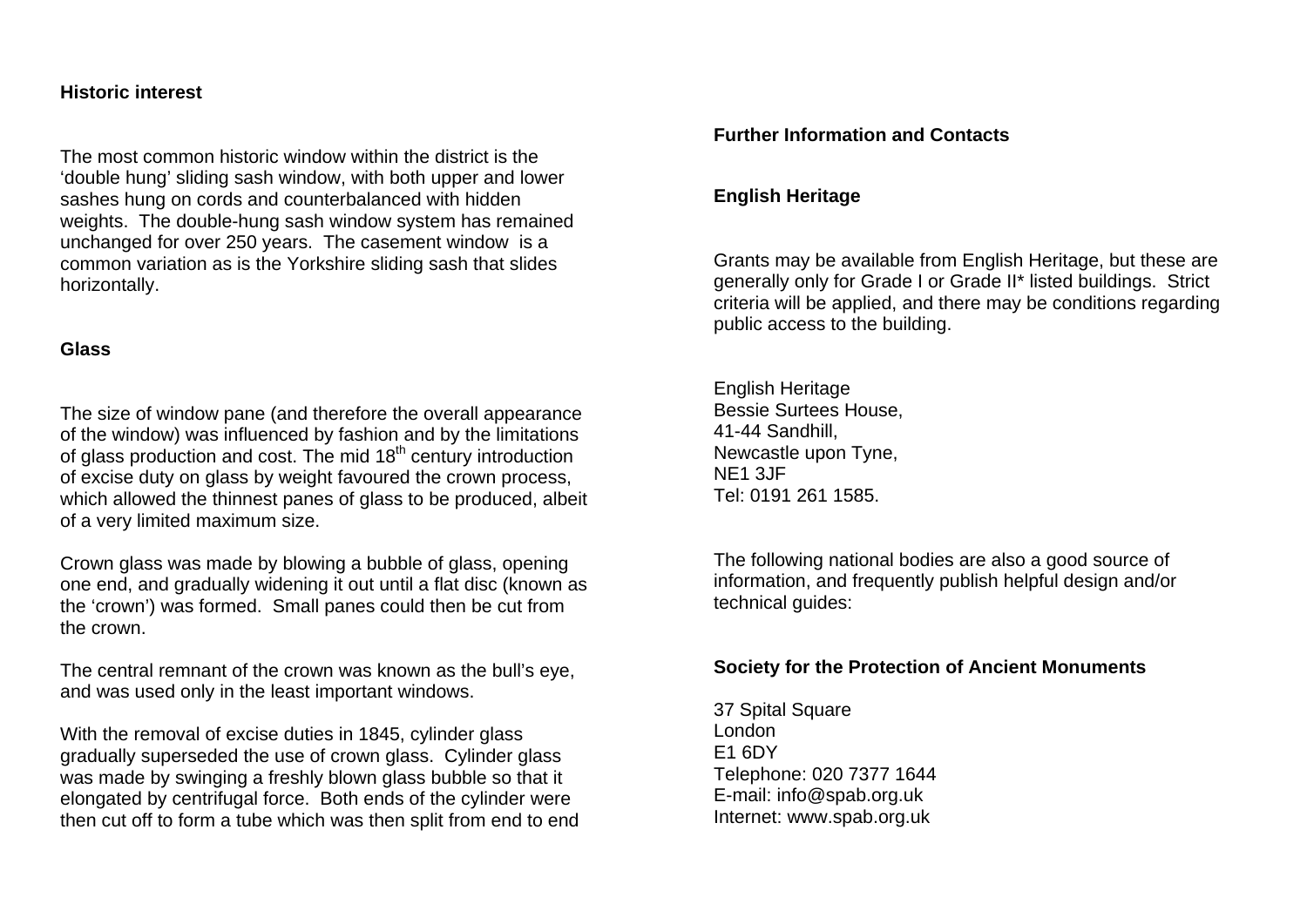## **Historic Buildings Grant:**

Alnwick District Council currently runs a Historic Buildings Grant to assist with repairs and/or restoration works to listed buildings or significant unlisted buildings within conservation areas. Eligible works include repairs and refurbishments to existing windows of historic interest, or the reinstatement of windows on a like for like basis. The maximum grant is 50% of eligible works up to the value of £3,000. As the budget is very limited, applications must be prioritised, and so it is not possible to guarantee that eligible works will receive a grant. Grant forms and guidance are downloadable from the council's website, or available by post.

Alnwick District Council Planning and Building Control Unit Allerburn House Alnwick Northumberland NE66 1YY

Tel 01665 603312

### **Website: www.alnwick.gov.uk**

and opened out to form a flat, square sheet. Much larger panes could then be made, hence the transition to the Victorian pattern of four-paned or two-paned windows.

The inherent irregularities in hand-made crown and cylinder glass contribute much to the liveliness and character of historic buildings. By contrast, sheet and float glass (both 20th century developments) produce a much more dull and uniform appearance.

Historic glass should be retained wherever possible. Crown glass is thin easily broken and irreplaceable. Replacement glass should be carefully chosen to simulate the effect of the original glass, but material that is over-distorted should be avoided. In sash windows, replacement glass should be of a thickness and weight to ensure that the sash is correctly counterbalanced by its weights. Obtaining suitable glass for historic buildings is not a difficult process.

## **Glazing bars**

Early casement and sash windows had numerous and thick glazing bars. On the inside they were moulded to deflect light and reduce glare. On the outside they were grooved to take the glass pane, which was held in place by putty.

Over the years the cross-sectional area of glazing bars gradually reduced, eventually reaching a point in the late 18<sup>th</sup> century and early  $19<sup>th</sup>$  century when the width was as little as 13mm and was often made of hardwood or even metal. At the same time, the size of the panes increased considerably. The



**Gothic** 



Square Ovolo



Lamb's Tongue



Astragal and Hollow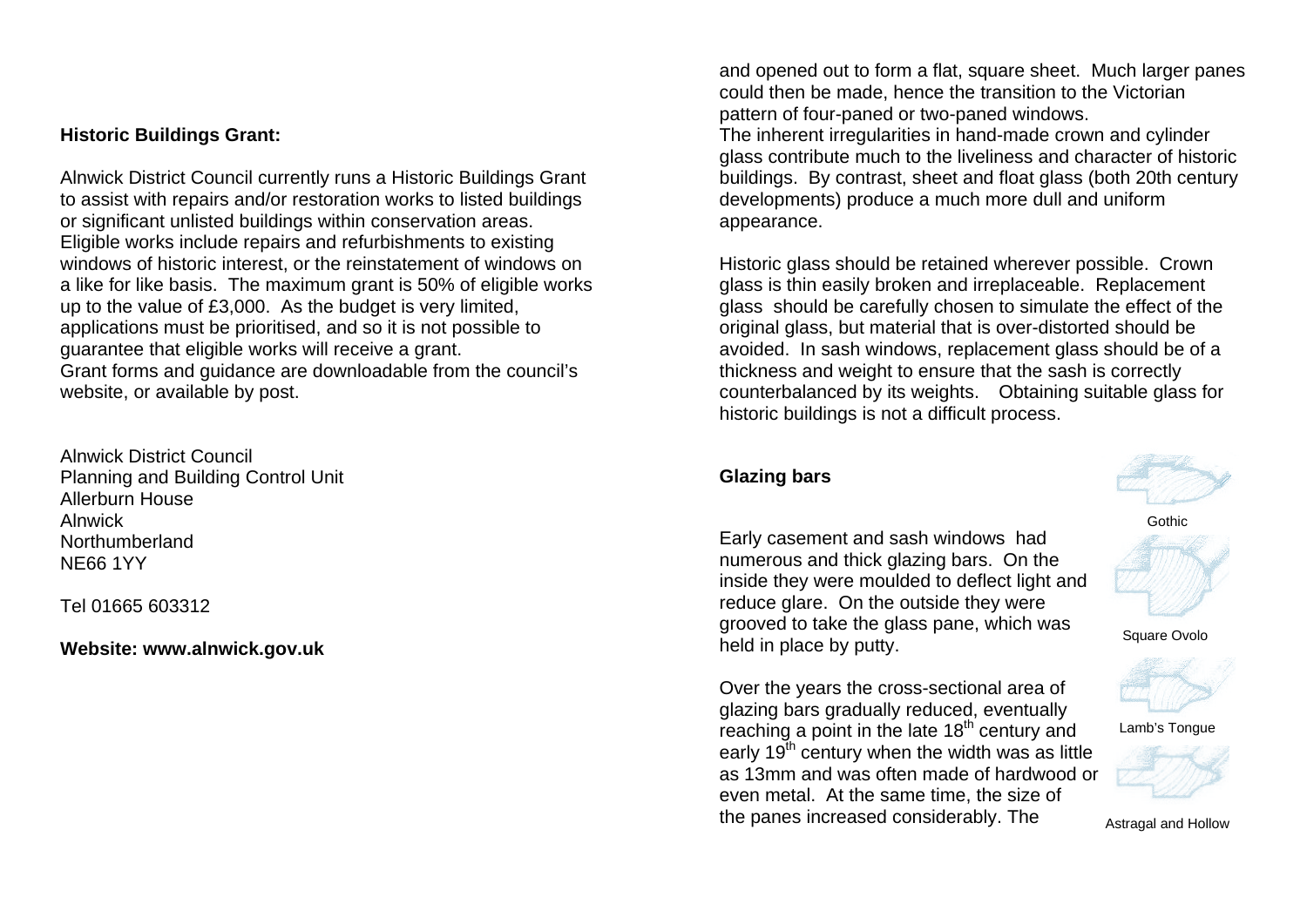return to small panes at the end of the  $19<sup>th</sup>$  century was to some degree a reaction to the vast sheets of plate glass being used in shop fronts.

#### **Maintenance and repairs**

Complete replacement of timber windows is seldom necessary. Decay usually starts at the bottom and works upwards, and so the lower components often need replacement and repair long before the upper parts. Indeed, complete replacement may be counterproductive, as some replacement windows inserted in the last thirty years have now decayed due to the inferior quality of some modern timber, whereas many windows from the  $18<sup>th</sup>$ century and earlier still survive. Timber windows require regular

maintenance to keep them in working order. Sticking sashes in unused buildings will often contract slightly and work loose once heat and ventilation are reintroduced. The breakdown of paint or putty should be dealt with promptly as this may lead to decay of the timber underneath.



Window Decay

#### **Dealing with decay**

A detailed inspection of windows should be carried out regularly, probing vulnerable areas with a sharp instrument for signs of decay. This will usually take the form of wet rot, which is recognisable by slight ripples and discoloration of the paintwork. The underlying timber becomes soft, breaking up when probed. Wet rot affects both softwoods and hardwoods, and occurs where:

• Water is allowed to stand on horizontal planes, such as sills.

uPVC as a building material. There are growing concerns regarding the possible health and safety implications surrounding the use of uPVC in buildings. They have been found to contain potentially dangerous toxins, for example, dioxin, which acts both as a carcinogen and a hormone disrupter. The release of poisonous toxins would be particularly dangerous in the event of a fire. It must also be remembered that plastic windows will melt in a fire, potentially cutting off a means of escape. In addition, plastic windows have very high energy requirements in production, and are difficult to recycle. The disposal of uPVC, particularly by incineration, may have long term environmental implications.

The record of the Planning Inspectorate in upholding at appeal, the action of local authorities in resisting the use of plastic windows in listed buildings is generally good. The repair and/or restoration of existing timber windows is encouraged in unlisted buildings as the more environmentally friendly option.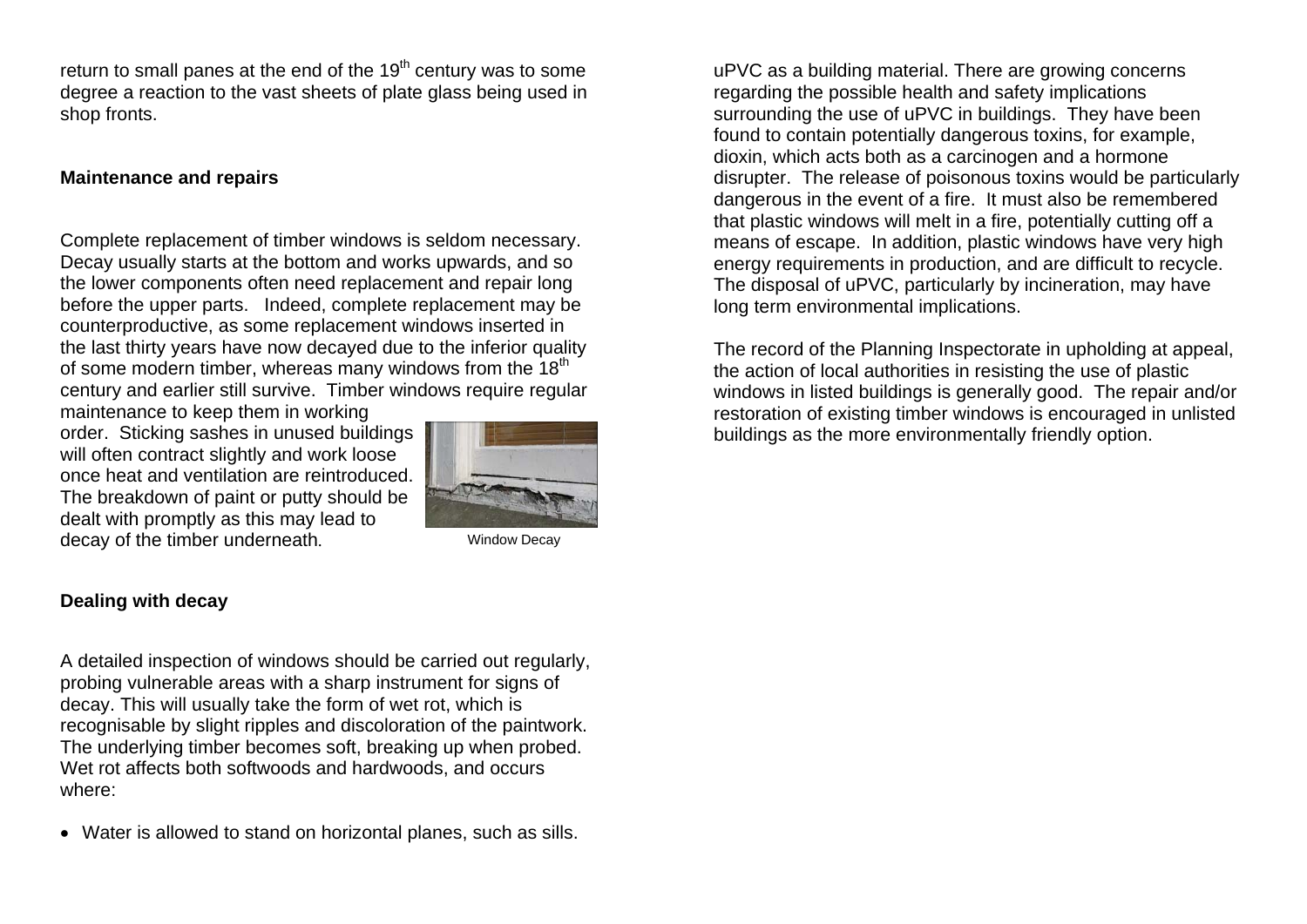### **Replacing historic windows in listed buildings**

Where buildings are listed, the penalties for altering windows without listed building consent can include enforcement and/or criminal prosecution. Proposals for window alteration or replacement in listed buildings form by far the largest category of applications for consent . Listed Building Consent will normally only be granted to replace historic windows where the existing items are beyond repair. Where this is the case, replacement must be carried out on a strictly like for like basis, with the emphasis on historic accuracy. It is best to seek advice from our Development Department before carrying out such works.

### **The use of uPVC windows in listed buildings**

Unplasticised polyvinyl chloride (uPVC) was invented in 1977, and its use is unacceptable in any listed building that pre-dates this time. uPVC is a modern, mass-produced material that in no way compares with the quality of a hand-crafted historic timber window. Such replacements are usually little more than crude replicas of authentic features. For example, where false 'glazing bars' are incorporated, they are merely thin strips of plastic inserted within the glass sandwich of a double glazed unit (or stuck onto the outer frame) which bear little resemblance to the real thing. uPVC windows generally have thick, ungainly frames, and a very flat, blank appearance that is entirely inappropriate in a historic façade.

It is worth considering the wider issues surrounding the use of

- At the joints, and where the paintwork has cracked.
- Moisture is attracted by capillary action and becomes trapped, between a timber sill and the masonry below.
- Adioining masonry is damp for long periods.
- Condensation persistently forms on the inside face of the glass, especially in bathrooms and unheated rooms.

## **Repairing decayed timber**

Small areas of decay can be scraped out and the remaining sound timber treated with a suitable preservative; when this has dried out the decayed area can be primed and built up with a filler. Larger voids which are not too near a joint can be partially spliced in with new timber, followed by filler at the edges. It is always important to locate and eliminate sources of moisture, and promote rapid drying of the affected area. New timber should be preservative-treated, and remaining old timber may be treated if it is likely to be at further risk.

#### **Sash cords**

Sash cords should be given attention at the same time as any extensive repairs and replaced if necessary. If a considerable amount of glass has been replaced it may be necessary to adjust the weights. Traditionally, the combined downward pull of the weights serving the top sash should be slightly more than the sash itself, including glass, so that it has a tendency to close easily. The weights serving the lower sash should be slightly lighter than the sash itself for the same reason.